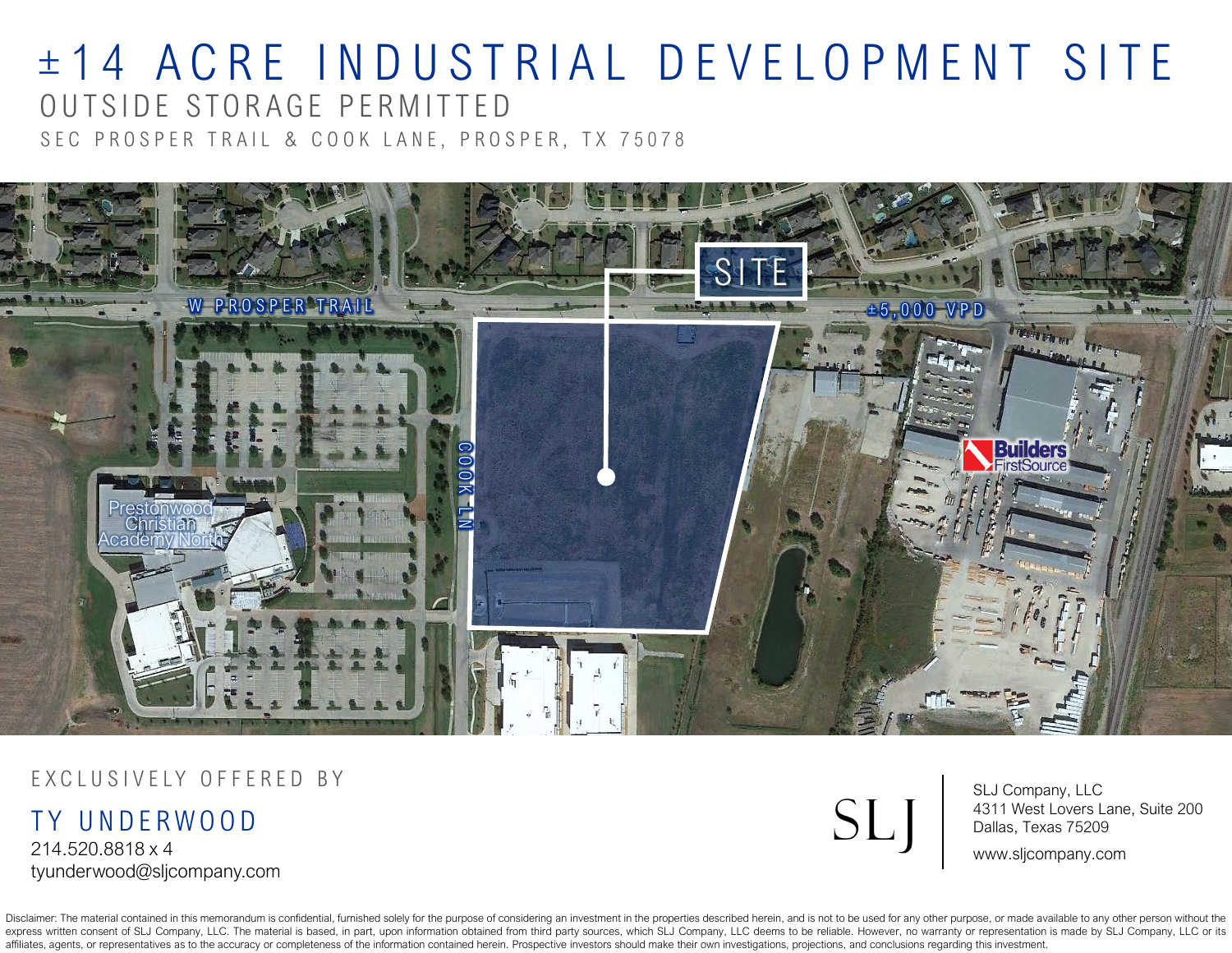

### PROPERTY PROFILE

1020 Cook Ln, Prosper, TX 75078 ADDRESS

LOCATION

The Property is located at the southeast corner of W Prosper Trail and Cook Ln in Prosper, Texas.

#### LAND AREA

±14.0 Acres (609,840 SF) \*No minerals are included in the proposed transaction

#### LOT DIMENSIONS

Frontage on W Prosper Trail:  $\pm 811$  Feet Frontage on Cook Ln:  $±839$  Feet

#### TRAFFIC COUNTS

W Prosper Trail:  $\pm 5,000$  VPD (2014)

#### ZONING

Planned Development-26-Office/Industrial District (PD-26-O/I) Primary Uses: Cffice/Showroom, Distribution Center\*, General Manufacturing/Industrial Use\*, Limited Assembly and Manufacturing Use\*, Office/Warehouse/Distribution Center\*, Storage or Wholesale Warehouse\* \*Requires 350' setback from the center line of

Prosper Trail

Links: Link to [Prosper](https://www.prospertx.gov/wp-content/uploads/Zoning16_5x39-3.pdf) Zoning Map Link to [PD-26-O/I](https://www.prospertx.gov/wp-content/uploads/PD-26-Centex-Prosper-Business-Park.pdf)